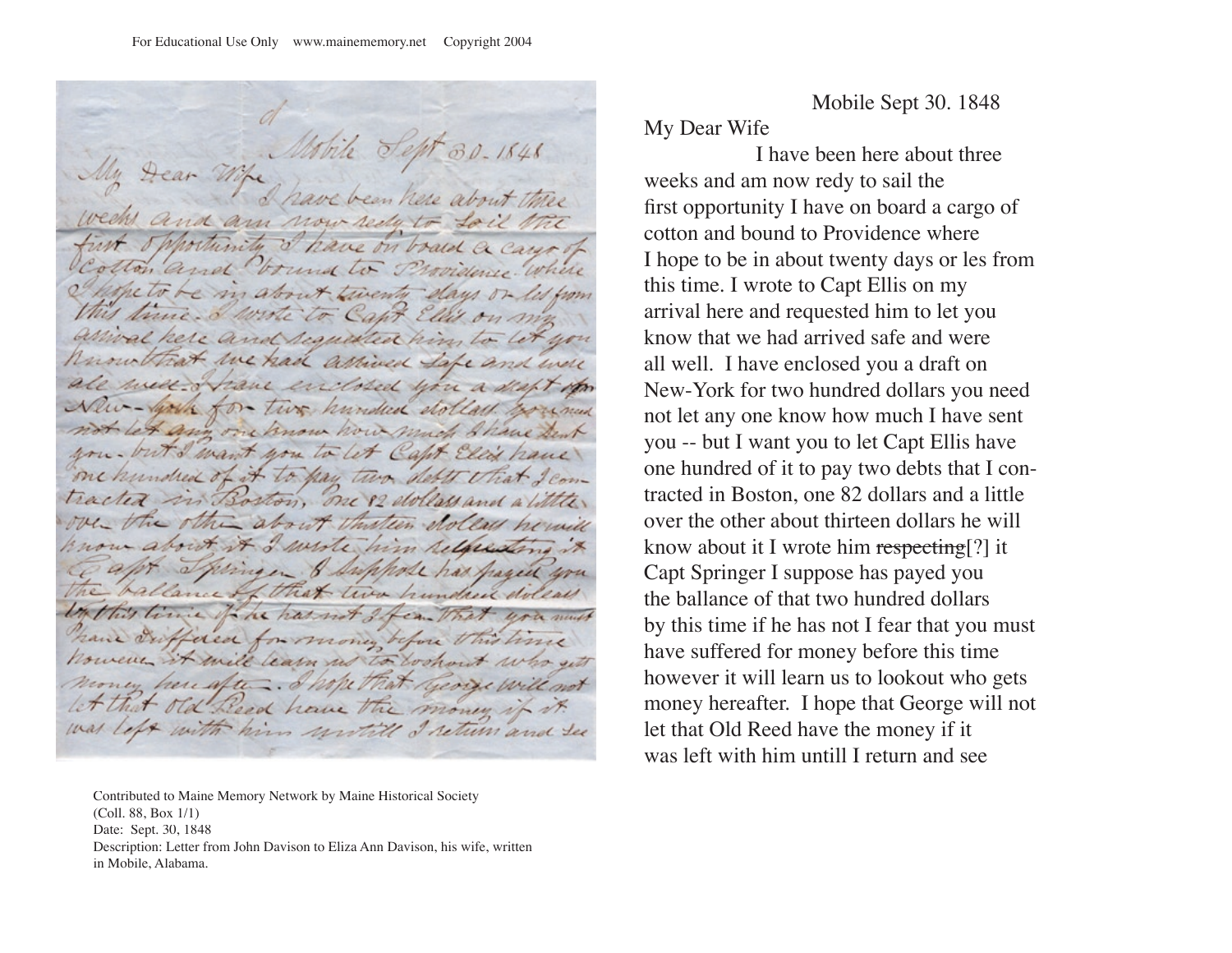what course to take relative to it o'suppose that I did song in leting Mr Reed have his sons clothes but who could Suppose a parent to comptand To Sordier as to wish to make the death office Child a putext for viliang. I think that your I would not have given fifty dollars for both of Them. I want youto let Capt Springe give you a deed of the house take it in your own namelet your father seethet it is don right have it don sight off. I have found buisness quite dull though full as good as I expedice or rather better I Shall go to new forth from Providence to find buisness. I would have written you as Loon as I arrived but I had nothing in partieexcluto weight about and I thought that I would wait writed I got a freight. My time has been very much taken up and buisness is so dull that I have been a perplexed to get a freight. Write to na af Providence write in about 18 days from Now. I am Tory to learn that your health was so fuble but ? hopethat it is bette now Souis is better I am in hopes that he will be able to Come away with me affectionately your hushand Mm Dandon

what course to take relative to it I suppose that I did rong in letting Mr Reed have his sons clothes but who could suppose a parent so corrupt and so sordid as to wish to make the death of his child a pretext for viliany. I think that your Father didwell in selling his horse and chaise I would not have given fifty dollars for both of them. I want to let Capt Springer give you a deed of the house take it in your own name let your Father see that it is don right have it don right off. I have found buisness quite dull though full as good as I expected or rather better I shall go to New-York from Providence to find buisness I would have written you as soon as I arrived but I had nothing in particular to wright about and I thought that I would wait untill I got a freight. My time has been very much taken up and buisness is so full that I have been a perplexed to get a freight. Write to me at Providence write in about 18 days from Now. I am sory to learn that your health was so feeble but I hope that it is better now Louis is better I i

am in hopes that he w^ll be able to come away with me

> Affectionately your husband John Davison